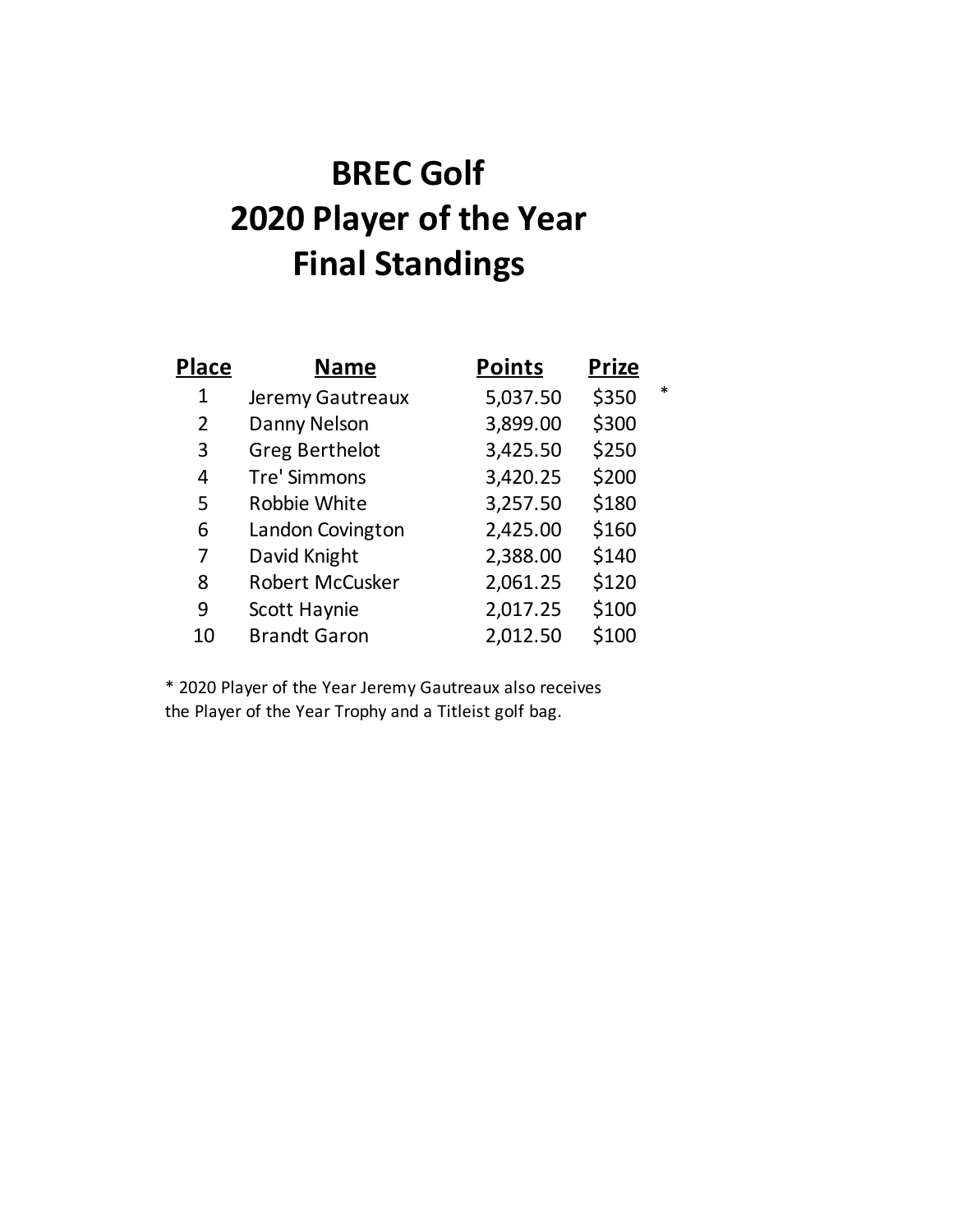## Updated 11/2/2020 - Final **BREC 2020 PLAYER OF THE YEAR STANDINGS**

| $O$ puatta $11/2/2020$ mia |                      |             |                         |                 |            |                       |                   |                   |                |                   |                   |           |                   |               |                |
|----------------------------|----------------------|-------------|-------------------------|-----------------|------------|-----------------------|-------------------|-------------------|----------------|-------------------|-------------------|-----------|-------------------|---------------|----------------|
|                            | Fall Plainsman 4-Bal |             |                         |                 |            | B.C. 4-Ball Challenge | Webb Championship |                   |                |                   | Dumas Championshi |           | C.P. Championship |               |                |
|                            |                      |             | <b>Holiday Scramble</b> |                 |            |                       |                   |                   |                |                   |                   |           |                   |               |                |
|                            |                      | Harry Neese |                         | C.P. Icebreaker |            |                       |                   | <b>BR Amateur</b> |                |                   |                   |           |                   |               |                |
|                            |                      |             |                         |                 |            |                       |                   |                   |                |                   |                   |           |                   |               |                |
|                            |                      |             |                         |                 | Mardi Gras |                       |                   |                   | <b>BR</b> Open | <b>BR Sr Open</b> |                   | Plainsman |                   | <b>Points</b> |                |
| <b>Name</b>                |                      |             |                         |                 |            |                       |                   |                   |                |                   |                   |           |                   | <b>Total</b>  | Place          |
| Jeremy Gautreaux           | 562.5                |             | 200                     |                 | 600        | 400                   | 575               | 1050              | 675            |                   | 600               | 375       |                   | 5,037.50      | $\mathbf{1}$   |
| Danny Nelson               | 157.5                |             |                         | 240             | 218        | 325                   | 410               | 649               | 540            |                   | 500               | 210       | 650               | 3,899.00      | $\overline{2}$ |
| Greg Berthelot             |                      |             |                         |                 |            |                       | 800               | 1200              | 863            |                   |                   | 563       |                   | 3,425.50      | $\overline{3}$ |
| Tre' Simmons               | 270                  | 175         | 288                     | 110             | 525        | 190                   | 180               | 649               | 255            |                   | 700               | 78.8      |                   | 3,420.25      | $\overline{4}$ |
| Robbie White               | 412.5                |             | 200                     | 240             | 450        | 325                   | 320               | 435               |                |                   | 425               | 450       |                   | 3,257.50      | 5              |
| Landon Covington           |                      |             | 200                     | 240             | 450        |                       | 575               | 435               | 75             |                   |                   | 450       |                   | 2,425.00      | 6              |
| David Knight               |                      |             |                         |                 |            |                       | 300               | 863               |                |                   | 425               |           | 800               | 2,388.00      | $\overline{7}$ |
| Robert McCusker            | 562.5                |             |                         | 400             | 356.3      | 50                    |                   |                   |                | 175               | 360               | 158       |                   | 2,061.25      | 8              |
| Scott Haynie               | 270                  | 400         | 250                     |                 | 356.3      |                       |                   | 141               |                | 600               |                   |           |                   | 2,017.25      | 9              |
| <b>Brandt Garon</b>        | 562.5                |             | 288                     |                 | 600        |                       |                   |                   |                |                   |                   | 563       |                   | 2,012.50      | 10             |
| <b>Brady Bennett</b>       | 412.5                |             |                         |                 |            |                       |                   |                   | 1200           |                   |                   | 270       |                   | 1,882.50      | 11             |
| David Millett              | 135                  |             | 250                     |                 | 525        | 237.5                 | 50                |                   |                |                   | 550               | 75        |                   | 1,822.50      | 12             |
| Mike Stackus               | 270                  |             |                         |                 | 356.3      |                       | 350               |                   | 450            |                   |                   | 308       |                   | 1,733.75      | 13             |
| Matthew Schneider          |                      |             |                         |                 |            |                       | 410               | 649               | 75             |                   |                   |           | 550               | 1,684.00      | 14             |
| Randall Little             |                      |             | 288                     | 240             | 188        | 105                   | 70                | 141               |                | 175               | 330               | 75        |                   | 1,611.00      | 15             |
| <b>Terry Ledet</b>         | 135                  | 225         |                         |                 | 150        | 237.5                 | 50                |                   |                | 50                | 290               | 75        | 350               | 1,562.50      | 16             |
| <b>Tommy Garitty</b>       |                      |             |                         |                 |            |                       | 700               |                   | 375            |                   |                   | 413       |                   | 1,487.50      | 17             |
| Eric Hoffmann              |                      |             | 288                     |                 |            | 400                   |                   |                   |                |                   | 800               |           |                   | 1,487.50      | 17             |
| Clint Skinner              |                      |             |                         |                 | 150        | 190                   | 280               | 649               | 135            |                   |                   |           |                   | 1,404.00      | 19             |
| Jason Miller               |                      |             |                         | 110             |            |                       | 50                | 141               |                |                   | 270               | 75        | 650               | 1,296.00      | 20             |
| Chris Conroy               | 225                  |             |                         | 400             | 356.3      |                       |                   |                   | 135            |                   |                   | 158       |                   | 1,273.75      | 21             |
| Cody Weber                 |                      |             |                         |                 |            |                       |                   |                   | 1050           |                   |                   | 210       |                   | 1,260.00      | 22             |
| Chuck Laudermill           | 412.5                |             |                         |                 | 356.3      | 145                   |                   |                   |                | 250               |                   | 75        |                   | 1,238.75      | 23             |
| Garrett Westbrook          |                      |             |                         |                 |            |                       |                   |                   | 675            |                   |                   | 563       |                   | 1,237.50      | 24             |
| Dennis Brown               |                      |             |                         |                 | 285        | 170                   | 50                | 141               |                | 250               | 250               | 75        |                   | 1,221.00      | 25             |
| <b>Ben Adams</b>           |                      |             |                         |                 |            |                       |                   | 863               | 315            |                   |                   |           |                   | 1,178.00      | 26             |
| Joey Indest                |                      | 225         |                         |                 | 150        | 145                   | 50                |                   |                | 340               |                   |           |                   | 260 1,170.00  | 27             |
| Brayden Seguin             |                      |             |                         |                 |            |                       |                   |                   | 863            |                   |                   | 255       |                   | 1,118.00      | 28             |
| Mike Drury                 | 300                  |             |                         |                 | 356.3      | 145                   |                   |                   | 75             |                   |                   | 158       |                   | 1,033.75      | 29             |
| <b>Brian Didier</b>        |                      | 175         | 160                     | 140             | 75         | 60                    |                   |                   |                | 50                |                   |           | 350               | 1,010.00      | 30             |
| <b>Scott Wilfong</b>       | 157.5                |             |                         |                 |            | 325                   |                   |                   | 315            |                   |                   | 210       |                   | 1,007.50      | 31             |
| David Hoffmann             |                      | 195         | 145                     | 160             | 75         |                       | 50                |                   |                | 50                |                   |           | 320               | 995.00        | 32             |
| Stephen Cavell             | 180                  |             |                         |                 |            |                       | 260               | 435               |                |                   |                   | 120       |                   | 995.00        | 32             |
| Chris Leonard              | 75                   |             | 190                     |                 | 140        |                       | 130               | 435               |                |                   |                   |           |                   | 970.00        | 34             |
| Jack Terry                 |                      | 350         | 180                     |                 |            |                       | 130               |                   |                | 300               |                   |           |                   | 960.00        | 35             |
| Chuck Ellis                |                      |             |                         | 350             | 105        |                       | 50                |                   |                | 50                |                   |           | 400               | 955.00        | 36             |
| Josh Rogers                |                      |             |                         |                 |            |                       | 70                |                   | 75             |                   | 330               |           | 475               | 950.00        | 37             |
| Matthew Jakuback           |                      |             |                         |                 |            |                       | 350               | 435               | 87             |                   |                   | 75        |                   | 947.00        | 38             |
| <b>Blaine Patin</b>        | 300                  |             |                         |                 | 356.3      | 275                   |                   |                   |                |                   |                   |           |                   | 931.25        | 39             |
| Phil Schmitt               | 412.5                |             |                         |                 |            |                       | 500               |                   |                |                   |                   |           |                   | 912.50        | 40             |
| Danny Oliver               | 82.5                 | 160         |                         | 240             |            | 80                    | 50                | 141               |                | 50                |                   | 75        |                   | 878.50        | 41             |
| Grant Welch                | 412.5                |             |                         |                 |            |                       | 410               |                   |                |                   |                   |           |                   | 822.50        | 42             |
| Jeff Calloway              |                      |             |                         |                 |            |                       |                   |                   | 800            |                   |                   |           |                   | 800.00        | 43             |
| <b>Taylor Calandro</b>     |                      |             |                         |                 |            | 237.5                 |                   |                   |                |                   |                   | 563       |                   | 800.00        | 43             |
| Alex Edwards               | 157.5                |             |                         | 240             | 255        | 130                   |                   |                   |                |                   |                   |           |                   | 782.50        | 45             |
| Johnny Hernandez           |                      |             |                         |                 |            |                       |                   |                   | 700            |                   |                   | 75        |                   | 775.00        | 46             |
| <b>Ken Collins</b>         | 195                  |             |                         |                 | 240        | 190                   |                   |                   | 75             |                   |                   | 75        |                   | 775.00        | 46             |
| Mpho Mmopi                 |                      |             |                         | 240             | 270        |                       | 95                | 141               |                |                   |                   |           |                   | 746.00        | 48             |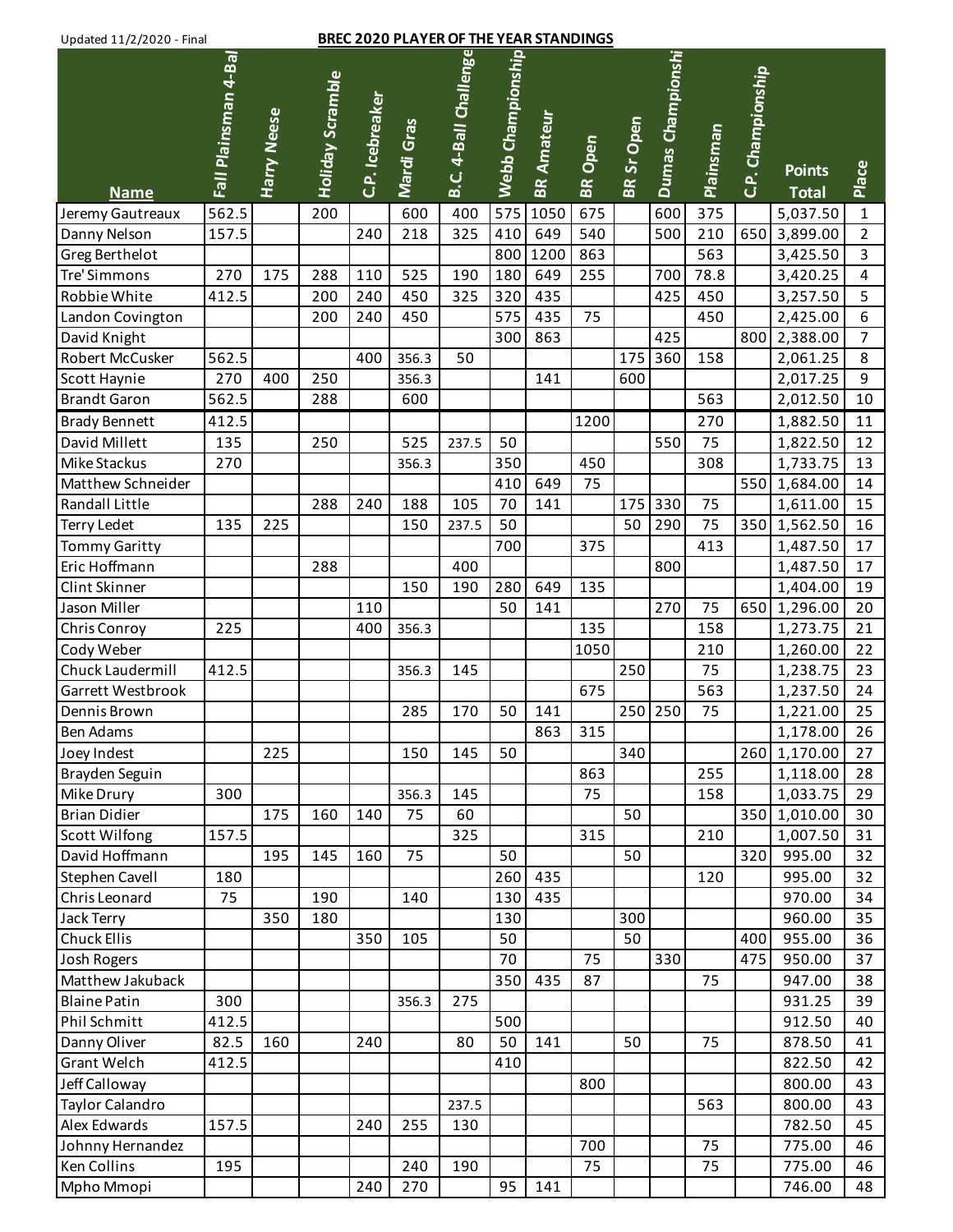| <b>BREC 2020 PLAYER OF THE YEAR STANDINGS</b><br>Updated 11/2/2020 - Final |                      |             |                  |                 |            |                       |                   |                   |                |                   |                   |           |                   |                               |       |
|----------------------------------------------------------------------------|----------------------|-------------|------------------|-----------------|------------|-----------------------|-------------------|-------------------|----------------|-------------------|-------------------|-----------|-------------------|-------------------------------|-------|
| <b>Name</b>                                                                | Fall Plainsman 4-Bal | Harry Neese | Holiday Scramble | C.P. Icebreaker | Mardi Gras | B.C. 4-Ball Challenge | Webb Championship | <b>BR Amateur</b> | <b>BR</b> Open | <b>BR Sr Open</b> | Dumas Championshi | Plainsman | C.P. Championship | <b>Points</b><br><b>Total</b> | Place |
| Carter Schmitt                                                             |                      |             |                  |                 |            |                       | 50                | 141               | 75             |                   |                   |           | 475               | 741.00                        | 49    |
| <b>Blake Watts</b>                                                         |                      |             |                  |                 | 356.3      | 275                   |                   |                   |                |                   |                   | 105       |                   | 736.25                        | 50    |
| Jordan Calandro                                                            |                      |             |                  |                 |            |                       | 180               | 435               | 75             |                   |                   |           |                   | 690.00                        | 51    |
| Bret St. Germain                                                           | 75                   |             | 190              |                 | 140        |                       |                   |                   |                | 50                | 230               |           |                   | 685.00                        | 52    |
| Cody Maxwell                                                               |                      |             |                  |                 |            |                       |                   |                   | 675            |                   |                   |           |                   | 675.00                        | 53    |
| Marc Crawford                                                              |                      | 400         | 250              |                 |            |                       |                   |                   |                |                   |                   |           |                   | 650.00                        | 54    |
| Lyle Peak                                                                  | 75                   |             |                  |                 | 75         |                       | 50                | 435               |                |                   |                   |           |                   | 635.00                        | 55    |
| DJ Johnson                                                                 | 412.5                |             |                  |                 |            |                       |                   |                   | 210            |                   |                   |           |                   | 622.50                        | 56    |
| Michael McDonald                                                           | 240                  |             |                  |                 |            |                       |                   |                   | 75             |                   |                   | 308       |                   | 622.50                        | 56    |
| <b>Dustin Cook</b>                                                         | 225                  |             | 375              |                 |            |                       |                   |                   |                |                   |                   |           |                   | 600.00                        | 58    |
| Frankie Kleinpeter                                                         |                      |             |                  | 240             | 255        | 105                   |                   |                   |                |                   |                   |           |                   | 600.00                        | 58    |
| Kyle Bennett                                                               | 337.5                |             |                  |                 |            |                       |                   |                   |                |                   |                   | 255       |                   | 592.50                        | 60    |
| Mitch Evans                                                                |                      | 287.5       |                  |                 |            |                       |                   |                   |                |                   |                   |           | 290               | 577.50                        | 61    |
| <b>Tanner Rouse</b>                                                        |                      |             |                  |                 |            | 50                    | 50                | 141               | 75             |                   |                   | 255       |                   | 571.00                        | 62    |
| Tristan Elston                                                             | 562.5                |             |                  |                 |            |                       |                   |                   |                |                   |                   |           |                   | 562.50                        | 63    |
| Anthony Lacombe                                                            | 270                  |             | 288              |                 |            |                       |                   |                   |                |                   |                   |           |                   | 557.50                        | 64    |
| Jamie Lavigne                                                              |                      |             |                  |                 |            |                       |                   |                   | 475            |                   |                   | 78.8      |                   | 553.75                        | 65    |
| Tommy Hodson                                                               |                      |             |                  |                 |            |                       |                   |                   | 340            |                   |                   | 210       |                   | 550.00                        | 66    |
| <b>Steve Parker</b>                                                        |                      | 175         | 160              | 140             | 75         |                       |                   |                   |                |                   |                   |           |                   | 550.00                        | 66    |
| Chase Trichell                                                             |                      |             |                  |                 |            |                       |                   |                   | 540            |                   |                   |           |                   | 540.00                        | 68    |
| Dante Caldera                                                              |                      |             |                  |                 |            |                       |                   |                   | 540            |                   |                   |           |                   | 540.00                        | 68    |
| Dustin Lambert                                                             |                      |             |                  |                 | 285        | 170                   |                   |                   | 75             |                   |                   |           |                   | 530.00                        | 70    |
| Parker Johnson                                                             |                      |             |                  |                 |            |                       | 95                | 435               |                |                   |                   |           |                   | 530.00                        | 70    |
| Chris Jordan                                                               | 105                  |             |                  |                 |            | 325                   |                   |                   | 87             |                   |                   |           |                   | 517.00                        | 72    |
| Alex Mouton                                                                |                      |             |                  | 175             |            |                       | 50                | 141               | 75             |                   |                   | 75        |                   | 516.00                        | 73    |
| Lindsay Spiller                                                            |                      |             |                  |                 |            |                       |                   |                   | 475            |                   |                   |           |                   | 475.00                        | 74    |
| Paul Castro                                                                |                      |             |                  |                 |            |                       |                   |                   | 475            |                   |                   |           |                   | 475.00                        | 74    |
| Randy Goff                                                                 |                      |             |                  |                 |            |                       |                   |                   | 475            |                   |                   |           |                   | 475.00                        | 74    |
| Frank Schroeder                                                            | 82.5                 | 287.5       |                  |                 |            |                       |                   |                   |                | 104               |                   |           |                   | 474.00                        | 77    |
| <b>Tony Alfonso</b>                                                        | 270                  |             |                  |                 |            | 190                   |                   |                   |                |                   |                   |           |                   | 460.00                        | 78    |
| Chad Blanchard                                                             |                      |             |                  | 240             | 218        |                       |                   |                   |                |                   |                   |           |                   | 457.50                        | 79    |
| Peter Mata                                                                 |                      |             |                  |                 |            |                       |                   |                   | 75             |                   | 380               |           |                   | 455.00                        | 80    |
| David Melancon                                                             |                      |             |                  | 350             | 105        |                       |                   |                   |                |                   |                   |           |                   | 455.00                        | 80    |
| <b>Buck Williams</b>                                                       |                      |             |                  |                 |            |                       |                   |                   | 450            |                   |                   |           |                   | 450.00                        | 82    |
| David Griffin                                                              |                      |             |                  |                 |            |                       |                   |                   | 450            |                   |                   |           |                   | 450.00                        | 82    |
| Andre Prejean                                                              |                      |             |                  |                 |            | 105                   |                   |                   | 255            |                   |                   | 75        |                   | 435.00                        | 84    |
| Daniel Chambless                                                           |                      |             | 125              |                 |            |                       |                   |                   |                |                   | 310               |           |                   | 435.00                        | 84    |
| Mickey Garitty                                                             |                      |             |                  |                 |            |                       |                   |                   |                |                   |                   | 431       |                   | 431.25                        | 86    |
| Drew Cavell                                                                | 180                  |             |                  |                 |            | 237.5                 |                   |                   |                |                   |                   |           |                   | 417.50                        | 87    |
| <b>Tom Connors</b>                                                         |                      | 160         |                  | 240             |            |                       |                   |                   |                |                   |                   |           |                   | 400.00                        | 88    |
| Charlie Marquette                                                          |                      |             |                  |                 |            |                       |                   |                   |                |                   |                   |           | 380               | 380.00                        | 89    |
| Danny Heyward                                                              |                      |             |                  |                 |            |                       |                   |                   | 380            |                   |                   |           |                   | 380.00                        | 89    |
| Jesse Eusay                                                                |                      |             |                  | 140             | 188        |                       | 50                |                   |                |                   |                   |           |                   | 377.50                        | 91    |
| Jeremy Worsham                                                             |                      |             |                  |                 |            |                       |                   |                   | 375            |                   |                   |           |                   | 375.00                        | 92    |
| Corey Weber                                                                |                      |             | 375              |                 |            |                       |                   |                   |                |                   |                   |           |                   | 375.00                        | 92    |
| Jared Helmke                                                               |                      |             | 375              |                 |            |                       |                   |                   |                |                   |                   |           |                   | 375.00                        | 92    |
| Jason Helmke                                                               |                      |             | 375              |                 |            |                       |                   |                   |                |                   |                   |           |                   | 375.00                        | 92    |
|                                                                            |                      |             |                  |                 |            |                       |                   |                   |                |                   |                   |           |                   |                               |       |

John Kepec | | | 375 | | | | | | | | | | | | | | 375.00 | 92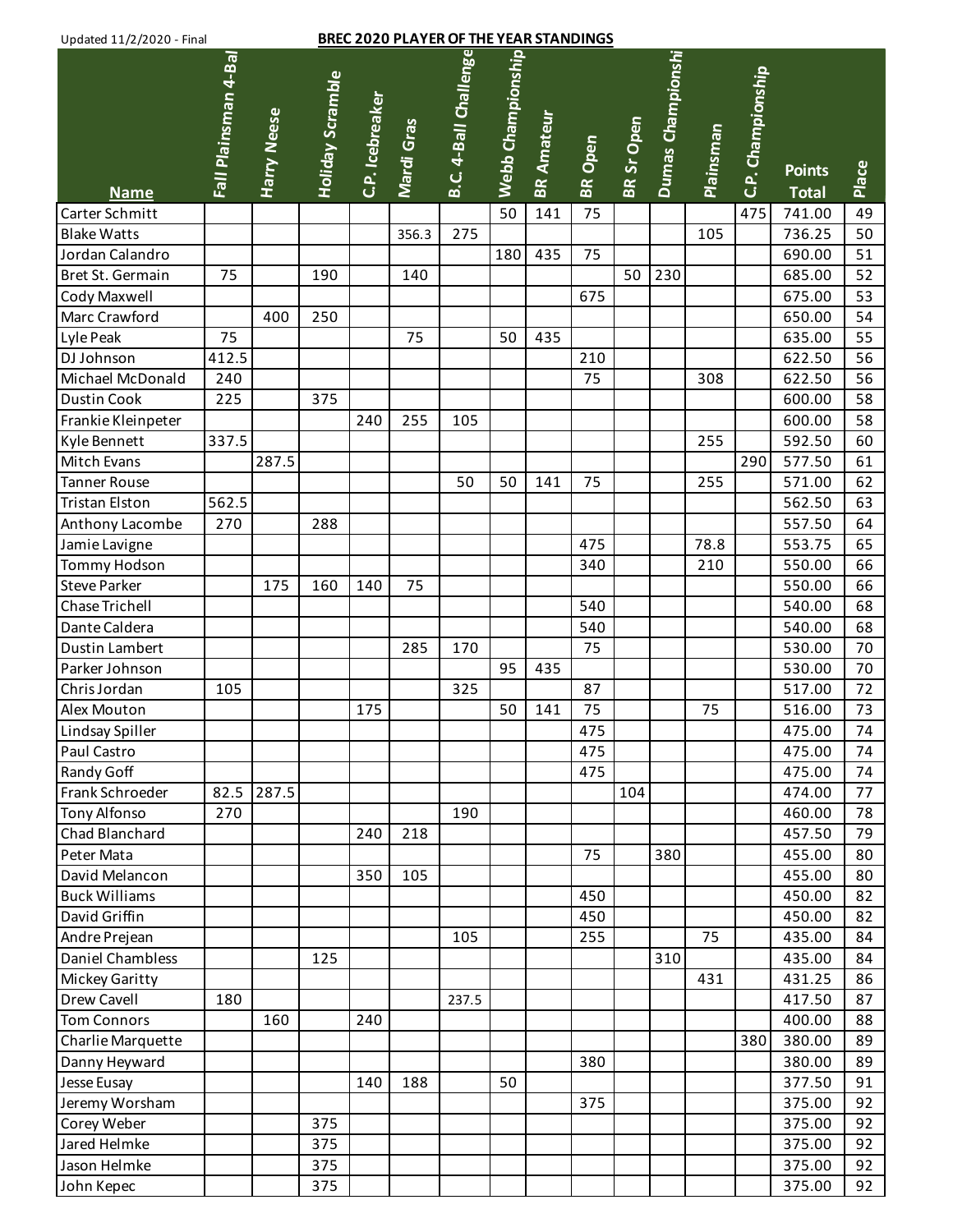| Updated 11/2/2020 - Final |                      |             |                         |                 |            | <b>BREC 2020 PLAYER OF THE YEAR STANDINGS</b> |                   |                   |                |            |                   |                  |                   |                               |       |
|---------------------------|----------------------|-------------|-------------------------|-----------------|------------|-----------------------------------------------|-------------------|-------------------|----------------|------------|-------------------|------------------|-------------------|-------------------------------|-------|
| <b>Name</b>               | Fall Plainsman 4-Bal | Harry Neese | <b>Holiday Scramble</b> | C.P. Icebreaker | Mardi Gras | B.C. 4-Ball Challenge                         | Webb Championship | <b>BR Amateur</b> | <b>BR</b> Open | BR Sr Open | Dumas Championshi | <b>Plainsman</b> | C.P. Championship | <b>Points</b><br><b>Total</b> | Place |
| Lou Perrault              |                      |             | 375                     |                 |            |                                               |                   |                   |                |            |                   |                  |                   | 375.00                        | 92    |
| Phil Fraser               |                      |             |                         |                 |            |                                               |                   |                   |                |            |                   | 375              |                   | 375.00                        | 92    |
| Ryan McLin                |                      |             |                         |                 | 188        | 105                                           |                   |                   |                |            |                   | 75               |                   | 367.50                        | 99    |
| Cornell Christophe        |                      | 195         |                         | 160             |            |                                               |                   |                   |                |            |                   |                  |                   | 355.00                        | 100   |
| Rex Cochran               |                      | 350         |                         |                 |            |                                               |                   |                   |                |            |                   |                  |                   | 350.00                        | 101   |
| Mario Migliacio           | 270                  |             |                         |                 |            |                                               |                   |                   | 75             |            |                   |                  |                   | 345.00                        | 102   |
| Jonathan Peak             | 75                   |             |                         |                 | 75         |                                               | 50                | 141               |                |            |                   |                  |                   | 341.00                        | 103   |
| Jim Livingston            |                      |             |                         |                 |            |                                               |                   |                   | 340            |            |                   |                  |                   | 340.00                        | 104   |
| <b>Kurt Bailey</b>        |                      | 195         | 145                     |                 |            |                                               |                   |                   |                |            |                   |                  |                   | 340.00                        | 104   |
| Lukas Heckman             | 337.5                |             |                         |                 |            |                                               |                   |                   |                |            |                   |                  |                   | 337.50                        | 106   |
| <b>Brian Eichler</b>      |                      |             |                         | 140             | 188        |                                               |                   |                   |                |            |                   |                  |                   | 327.50                        | 107   |
| Devin Scharwarth          |                      |             |                         |                 | 218        |                                               |                   |                   |                |            |                   | 105              |                   | 322.50                        | 108   |
| Dane Lambert              |                      |             |                         |                 |            |                                               |                   |                   |                |            |                   | 308              |                   | 307.50                        | 109   |
| Jared Harris              |                      |             |                         |                 |            |                                               |                   |                   |                |            |                   | 308              |                   | 307.50                        | 109   |
| <b>Kris Novak</b>         |                      |             |                         |                 |            |                                               |                   |                   |                |            |                   | 308              |                   | 307.50                        | 109   |
| Ryan Schultz              |                      |             |                         |                 |            |                                               |                   |                   |                |            |                   | 308              |                   | 307.50                        | 109   |
| <b>Brian Barger</b>       |                      |             |                         |                 | 75         |                                               | 50                |                   |                |            |                   |                  | 180               | 305.00                        | 113   |
| <b>Austin Cope</b>        |                      |             |                         |                 |            | 105                                           | 50                | 141               |                |            |                   |                  |                   | 296.00                        | 114   |
| James Lambert             |                      |             | 125                     |                 |            |                                               |                   |                   |                |            | 170               |                  |                   | 295.00                        | 115   |
| Nyles Williams            |                      |             |                         |                 |            |                                               |                   |                   |                |            |                   |                  | 290               | 290.00                        | 116   |
| Daniel Steele             |                      |             |                         |                 |            |                                               | 50                |                   |                |            |                   |                  | 240               | 290.00                        | 116   |
| Ed Mitchell               |                      |             |                         | 240             |            | 50                                            |                   |                   |                |            |                   |                  |                   | 290.00                        | 116   |
| Mike Thomas               |                      |             |                         | 240             |            | 50                                            |                   |                   |                |            |                   |                  |                   | 290.00                        | 116   |
| Griff Campbell            |                      | 287.5       |                         |                 |            |                                               |                   |                   |                |            |                   |                  |                   | 287.50                        | 120   |
| Michael Johnson           |                      | 287.5       |                         |                 |            |                                               |                   |                   |                |            |                   |                  |                   | 287.50                        | 120   |
| Stan Watts                |                      |             | 288                     |                 |            |                                               |                   |                   |                |            |                   |                  |                   | 287.50                        | 120   |
| Robert Rimes              |                      |             |                         |                 |            |                                               |                   |                   | 75             |            |                   | 210              |                   | 285.00                        | 123   |
| <b>Tyler Cross</b>        |                      | 150         |                         | 85              |            | 50                                            |                   |                   |                |            |                   |                  |                   | 285.00                        | 123   |
| Les O'Neal                |                      |             |                         |                 |            |                                               |                   |                   | 280            |            |                   |                  |                   | 280.00                        | 125   |
| Durwin Jackson            |                      |             |                         |                 | 270        |                                               |                   |                   |                |            |                   |                  |                   | 270.00                        | 126   |
| Daryl Lakvold             |                      |             |                         |                 |            | 190                                           |                   |                   |                |            |                   | 75               |                   | 265.00                        | 127   |
| Wendell Aikens            |                      |             |                         |                 |            |                                               |                   |                   | 180            |            |                   | 75               |                   | 255.00                        | 128   |
| Aaron Anderson            |                      |             |                         |                 |            |                                               | 180               |                   |                |            |                   | 75               |                   | 255.00                        | 128   |
| Ryan Harrell              |                      |             |                         |                 |            |                                               |                   |                   |                |            |                   | 255              |                   | 255.00                        | 128   |
| <b>Schuyler Cotton</b>    |                      |             |                         |                 |            |                                               |                   |                   |                |            |                   | 255              |                   | 255.00                        | 128   |
| Andrew Schneider          |                      |             |                         |                 |            |                                               | 50                |                   |                |            |                   |                  | 200               | 250.00                        | 132   |
| Keith Richardson          |                      | 250         |                         |                 |            |                                               |                   |                   |                |            |                   |                  |                   | 250.00                        | 132   |
| Mike Johnson              |                      | 250         |                         |                 |            |                                               |                   |                   |                |            |                   |                  |                   | 250.00                        | 132   |
| Gage Landry               |                      |             | 170                     |                 | 75         |                                               |                   |                   |                |            |                   |                  |                   | 245.00                        | 135   |
| David Barham              |                      |             |                         |                 |            |                                               | 50                | 141               |                | 50         |                   |                  |                   | 241.00                        | 136   |
| <b>Steve Garcia</b>       |                      |             |                         |                 |            |                                               | 50                | 141               |                | 50         |                   |                  |                   | 241.00                        | 136   |
| Jacob Campo               | 240                  |             |                         |                 |            |                                               |                   |                   |                |            |                   |                  |                   | 240.00                        | 138   |
| Jacobo Santacolom         |                      |             |                         |                 | 240        |                                               |                   |                   |                |            |                   |                  |                   | 240.00                        | 138   |
| Mickey Bordelon           | 82.5                 |             |                         |                 |            | 80                                            |                   |                   |                |            |                   | 75               |                   | 237.50                        | 140   |
| Mark Bienvenu             |                      |             |                         |                 |            | 160                                           |                   |                   | 75             |            |                   |                  |                   | 235.00                        | 141   |
| Ron Laborde               |                      |             |                         | 85              |            |                                               |                   |                   | 75             |            |                   | 75               |                   | 235.00                        | 141   |
| Jacob Maranto             |                      |             |                         |                 |            |                                               |                   |                   | 75             |            |                   | 158              |                   | 232.50                        | 143   |
|                           |                      |             |                         |                 |            |                                               |                   |                   |                |            |                   |                  |                   |                               |       |

Kevin James 230 230.00 144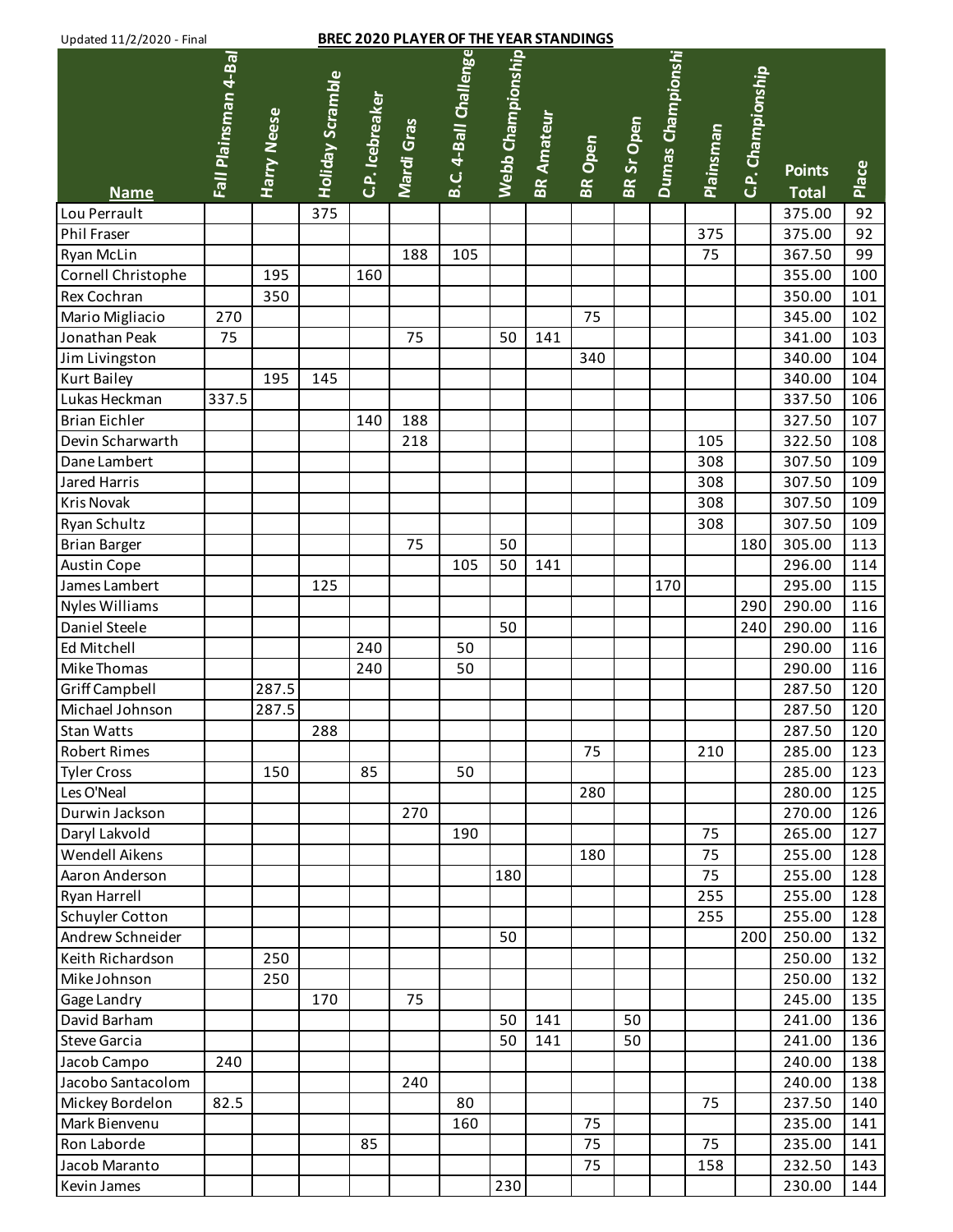## **BREC 2020 PLAYER OF THE YEAR STANDINGS**

| Opuated 11/2/2020 - Filidi |                      |                    |                         |                 |            | <u>BREC 2020 FLATER OF THE TEAR STANDINGS</u> |                   |                   |                |                   |                   |           |                   |               |       |
|----------------------------|----------------------|--------------------|-------------------------|-----------------|------------|-----------------------------------------------|-------------------|-------------------|----------------|-------------------|-------------------|-----------|-------------------|---------------|-------|
|                            | Fall Plainsman 4-Bal |                    | <b>Holiday Scramble</b> |                 |            | B.C. 4-Ball Challenge                         | Webb Championship |                   |                |                   | Dumas Championshi |           | C.P. Championship |               |       |
|                            |                      |                    |                         |                 |            |                                               |                   |                   |                |                   |                   |           |                   |               |       |
|                            |                      |                    |                         |                 |            |                                               |                   |                   |                |                   |                   |           |                   |               |       |
|                            |                      |                    |                         |                 |            |                                               |                   |                   |                |                   |                   |           |                   |               |       |
|                            |                      | <b>Harry Neese</b> |                         | C.P. Icebreaker | Mardi Gras |                                               |                   | <b>BR Amateur</b> | <b>BR</b> Open | <b>BR Sr Open</b> |                   | Plainsman |                   | <b>Points</b> | Place |
| <b>Name</b>                |                      |                    |                         |                 |            |                                               |                   |                   |                |                   |                   |           |                   | <b>Total</b>  |       |
| <b>Stewart Perrilloux</b>  |                      |                    |                         |                 |            |                                               | 230               |                   |                |                   |                   |           |                   | 230.00        | 144   |
| <b>Bruce Gildcrease</b>    |                      |                    | 225                     |                 |            |                                               |                   |                   |                |                   |                   |           |                   | 225.00        | 146   |
| Daniel Richard             |                      |                    |                         | 175             |            | 50                                            |                   |                   |                |                   |                   |           |                   | 225.00        | 146   |
| Hunter Spedale             |                      |                    |                         | 175             |            | 50                                            |                   |                   |                |                   |                   |           |                   | 225.00        | 146   |
| R.E. McKey                 |                      |                    | 225                     |                 |            |                                               |                   |                   |                |                   |                   |           |                   | 225.00        | 146   |
| Rene Wright                |                      |                    | 225                     |                 |            |                                               |                   |                   |                |                   |                   |           |                   | 225.00        | 146   |
| Michael Robinson           |                      |                    |                         |                 |            |                                               |                   |                   |                |                   |                   |           | 220               | 220.00        | 151   |
| Doyle Granier              |                      |                    | 160                     |                 |            | 60                                            |                   |                   |                |                   |                   |           |                   | 220.00        | 151   |
| Mark Modicut               |                      |                    |                         |                 | 218        |                                               |                   |                   |                |                   |                   |           |                   | 217.50        | 153   |
| <b>Millard Callicott</b>   |                      |                    |                         |                 |            |                                               |                   |                   | 210            |                   |                   |           |                   | 210.00        | 154   |
| Scott Freeland             |                      |                    |                         |                 |            |                                               |                   |                   | 210            |                   |                   |           |                   | 210.00        | 154   |
| Davis Dicharry             |                      |                    |                         |                 |            |                                               |                   |                   |                |                   |                   | 210       |                   | 210.00        | 154   |
| Dayton White               |                      |                    |                         |                 |            |                                               |                   |                   |                |                   | 210               |           |                   | 210.00        | 154   |
| Derek Lakvold              | 210                  |                    |                         |                 |            |                                               |                   |                   |                |                   |                   |           |                   | 210.00        | 154   |
| <b>Dylan Nugent</b>        | 75                   |                    | 60                      |                 | 75         |                                               |                   |                   |                |                   |                   |           |                   | 210.00        | 154   |
| Jason Burkett              | 210                  |                    |                         |                 |            |                                               |                   |                   |                |                   |                   |           |                   | 210.00        | 154   |
| <b>Ronald Nugent</b>       | 75                   |                    |                         | 60              | 75         |                                               |                   |                   |                |                   |                   |           |                   | 210.00        | 154   |
| CJ Etheridge               |                      |                    |                         |                 |            | 50                                            |                   |                   | 75             |                   |                   | 75        |                   | 200.00        | 162   |
| <b>Blake Thomas</b>        | 195                  |                    |                         |                 |            |                                               |                   |                   |                |                   |                   |           |                   | 195.00        | 163   |
| <b>Blake Manola</b>        |                      |                    |                         |                 |            |                                               | 50                | 141               |                |                   |                   |           |                   | 191.00        | 164   |
| <b>Kelvin Price</b>        |                      |                    |                         |                 |            |                                               | 50                | 141               |                |                   |                   |           |                   | 191.00        | 164   |
| Michael Thomas             |                      |                    |                         |                 |            |                                               | 50                | 141               |                |                   |                   |           |                   | 191.00        | 164   |
| <b>Stan Spring</b>         |                      |                    |                         | 50              |            |                                               |                   |                   |                |                   |                   |           | 140               | 190.00        | 167   |
| Corey McKeever             |                      |                    |                         |                 |            |                                               |                   |                   |                |                   | 190               |           |                   | 190.00        | 167   |
| Monty Migliacio            |                      |                    |                         |                 |            | 190                                           |                   |                   |                |                   |                   |           |                   | 190.00        | 167   |
| <b>Warren Huffty</b>       |                      |                    | 190                     |                 |            |                                               |                   |                   |                |                   |                   |           |                   | 190.00        | 167   |
| <b>Brek Balantine</b>      |                      |                    |                         |                 |            | 105                                           |                   |                   |                |                   |                   | 75        |                   | 180.00        | 171   |
| Ken Joslyn                 |                      |                    | 180                     |                 |            |                                               |                   |                   |                |                   |                   |           |                   | 180.00        | 171   |
| Mike Rankin                |                      |                    | 180                     |                 |            |                                               |                   |                   |                |                   |                   |           |                   | 180.00        | 171   |
| Luke Gomez                 |                      |                    |                         | 175             |            |                                               |                   |                   |                |                   |                   |           |                   | 175.00        | 174   |
| Randy Bennett              |                      | 175                |                         |                 |            |                                               |                   |                   |                |                   |                   |           |                   | 175.00        | 174   |
| Kenneth Landry             |                      |                    | 170                     |                 |            |                                               |                   |                   |                |                   |                   |           |                   | 170.00        | 176   |
| Peyton Canter              |                      |                    | 170                     |                 |            |                                               |                   |                   |                |                   |                   |           |                   | 170.00        | 176   |
| Ivan Ayala                 |                      |                    |                         |                 |            |                                               |                   |                   |                |                   |                   |           | 160               | 160.00        | 178   |
| <b>Matt Stone</b>          |                      |                    |                         |                 |            | 160                                           |                   |                   |                |                   |                   |           |                   | 160.00        | 178   |
| Dex Schill                 |                      |                    |                         |                 |            |                                               |                   |                   |                |                   |                   | 158       |                   | 157.50        | 180   |
| Jim Swanson                |                      |                    |                         |                 |            |                                               |                   |                   |                |                   |                   | 158       |                   | 157.50        | 180   |
| John Henchy                |                      |                    |                         |                 |            |                                               |                   |                   |                |                   |                   | 158       |                   | 157.50        | 180   |
| Page Breaux                | 157.5                |                    |                         |                 |            |                                               |                   |                   |                |                   |                   |           |                   | 157.50        | 180   |
| Paul Rikyle                |                      |                    |                         |                 |            |                                               |                   |                   |                |                   |                   | 158       |                   | 157.50        | 180   |
| Chad Braud                 |                      |                    |                         |                 |            |                                               |                   |                   | 75             |                   |                   | 75        |                   | 150.00        | 185   |
| Jacob Brown                |                      |                    |                         |                 |            |                                               |                   |                   | 75             |                   |                   | 75        |                   | 150.00        | 185   |
| <b>Ryan Price</b>          |                      |                    |                         |                 |            |                                               |                   |                   | 75             |                   |                   | 75        |                   | 150.00        | 185   |
| Garrett Dustin             |                      | 150                |                         |                 |            |                                               |                   |                   |                |                   |                   |           |                   | 150.00        | 185   |
| Leroy McKeever             |                      |                    |                         |                 |            |                                               |                   |                   |                |                   | 150               |           |                   | 150.00        | 185   |
| R.J. Perrault              |                      |                    |                         |                 | 150        |                                               |                   |                   |                |                   |                   |           |                   | 150.00        | 185   |
| Ashley Thompson            |                      |                    | 145                     |                 |            |                                               |                   |                   |                |                   |                   |           |                   | 145.00        | 191   |
| <b>Brent Indest</b>        |                      |                    |                         |                 |            | 145                                           |                   |                   |                |                   |                   |           |                   | 145.00        | 191   |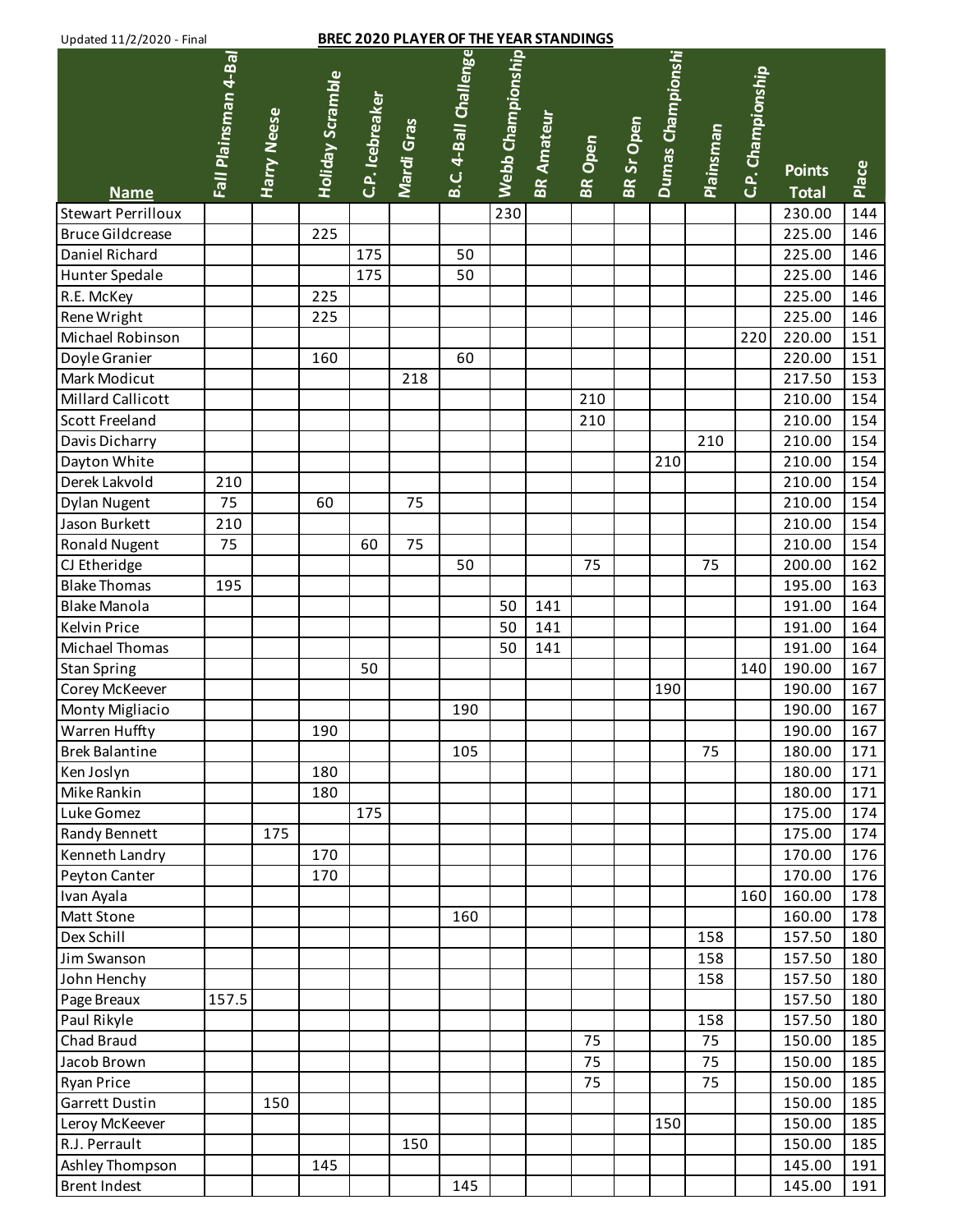## **BREC 2020 PLAYER OF THE YEAR STANDINGS**

| Opuated 11/2/2020 - Filidi       |                      |                    |                         |                 |            | <u>BINEC 2020 FEATER OF THE TEAR STANDINGS</u> |                   |                   |                |                   |                   |           |                   |                  |       |
|----------------------------------|----------------------|--------------------|-------------------------|-----------------|------------|------------------------------------------------|-------------------|-------------------|----------------|-------------------|-------------------|-----------|-------------------|------------------|-------|
|                                  |                      |                    |                         |                 |            |                                                |                   |                   |                |                   |                   |           |                   |                  |       |
|                                  |                      |                    |                         |                 |            |                                                |                   |                   |                |                   |                   |           |                   |                  |       |
|                                  |                      |                    |                         |                 |            |                                                |                   |                   |                |                   |                   |           |                   |                  |       |
|                                  |                      |                    |                         |                 |            |                                                |                   |                   |                |                   |                   |           |                   |                  |       |
|                                  |                      |                    |                         |                 |            |                                                |                   |                   |                |                   |                   |           |                   |                  |       |
|                                  | Fall Plainsman 4-Bal | <b>Harry Neese</b> | <b>Holiday Scramble</b> | C.P. Icebreaker | Mardi Gras | B.C. 4-Ball Challenge                          | Webb Championship | <b>BR Amateur</b> | <b>BR</b> Open | <b>BR Sr Open</b> | Dumas Championshi | Plainsman | C.P. Championship | <b>Points</b>    | Place |
| <b>Name</b>                      |                      |                    |                         |                 |            |                                                |                   |                   |                |                   |                   |           |                   | <b>Total</b>     | 191   |
| Chet Thompson<br>Daniel Hoffmann |                      |                    | 145<br>145              |                 |            |                                                |                   |                   |                |                   |                   |           |                   | 145.00<br>145.00 | 191   |
| Joshua Huston                    |                      |                    | 145                     |                 |            |                                                |                   |                   |                |                   |                   |           |                   | 145.00           | 191   |
| Shawn Kjar                       |                      |                    |                         |                 |            |                                                |                   |                   | 140            |                   |                   |           |                   | 140.00           | 196   |
| <b>Chris Robert</b>              |                      |                    |                         | 140             |            |                                                |                   |                   |                |                   |                   |           |                   | 140.00           | 196   |
| Moe Marroy                       |                      |                    |                         | 140             |            |                                                |                   |                   |                |                   |                   |           |                   | 140.00           | 196   |
| Conner Johnson                   |                      |                    |                         |                 |            |                                                |                   |                   | 135            |                   |                   |           |                   | 135.00           | 199   |
|                                  |                      |                    |                         | 85              |            | 50                                             |                   |                   |                |                   |                   |           |                   | 135.00           | 199   |
| Parker Hay<br>Steve Thompson     | 82.5                 |                    |                         |                 |            |                                                |                   |                   |                | 50                |                   |           |                   |                  |       |
|                                  |                      |                    |                         |                 |            |                                                |                   |                   |                |                   |                   |           |                   | 132.50           | 201   |
| <b>Todd Atchison</b>             |                      |                    |                         |                 |            | 130                                            |                   |                   | 55             |                   |                   | 75        |                   | 130.00           | 202   |
| <b>Taylor Luce</b>               |                      |                    |                         |                 |            |                                                |                   |                   |                |                   |                   | 75        |                   | 130.00           | 202   |
| Aaron Brooks                     |                      |                    |                         |                 |            |                                                |                   |                   | 50             |                   |                   |           |                   | 125.00           | 204   |
| Denis Surratt                    |                      |                    |                         |                 |            |                                                |                   |                   | 50             |                   |                   | 75        |                   | 125.00           | 204   |
| Chris Beckman                    |                      |                    | 125                     |                 |            |                                                |                   |                   |                |                   |                   |           |                   | 125.00           | 204   |
| Darryl Glaspar                   |                      |                    |                         |                 | 75         |                                                |                   |                   |                | 50                |                   |           |                   | 125.00           | 204   |
| David Vogt                       |                      |                    | 125                     |                 |            |                                                |                   |                   |                |                   |                   |           |                   | 125.00           | 204   |
| Justin Leblanc                   |                      |                    |                         |                 |            | 50                                             |                   |                   |                |                   |                   | 75        |                   | 125.00           | 204   |
| Kevin Carbo                      |                      |                    | 125                     |                 |            |                                                |                   |                   |                |                   |                   |           |                   | 125.00           | 204   |
| Lee Pearson                      |                      |                    |                         |                 | 75         | 50                                             |                   |                   |                |                   |                   |           |                   | 125.00           | 204   |
| Tim Lawson                       |                      |                    | 125                     |                 |            |                                                |                   |                   |                |                   |                   |           |                   | 125.00           | 204   |
| <b>Andrew Cavell</b>             |                      |                    |                         |                 |            |                                                |                   |                   |                |                   |                   | 120       |                   | 120.00           | 213   |
| Dave Manry                       | 120                  |                    |                         |                 |            |                                                |                   |                   |                |                   |                   |           |                   | 120.00           | 213   |
| John McBeth                      | 120                  |                    |                         |                 |            |                                                |                   |                   |                |                   |                   |           |                   | 120.00           | 213   |
| <b>Austin Vicari</b>             |                      |                    |                         |                 |            |                                                |                   |                   |                |                   |                   |           | 110               | 110.00           | 216   |
| Anthony Smith                    |                      |                    |                         |                 |            |                                                |                   |                   |                |                   |                   |           | 110               | 110.00           | 216   |
| Anthony Meldrum                  |                      |                    |                         | 110             |            |                                                |                   |                   |                |                   |                   |           |                   | 110.00           | 216   |
| Cameron Holmes                   |                      |                    | 110                     |                 |            |                                                |                   |                   |                |                   |                   |           |                   | 110.00           | 216   |
| Chase Samford                    |                      |                    |                         | 110             |            |                                                |                   |                   |                |                   |                   |           |                   | 110.00           | 216   |
| Jerome Newchurch                 |                      |                    |                         | 110             |            |                                                |                   |                   |                |                   |                   |           |                   | 110.00           | 216   |
| Mike Furlow                      |                      |                    | 110                     |                 |            |                                                |                   |                   |                |                   |                   |           |                   | 110.00           | 216   |
| <b>Ryan Anders</b>               |                      |                    |                         | 110             |            |                                                |                   |                   |                |                   |                   |           |                   | 110.00           | 216   |
| <b>Tom Murray</b>                |                      |                    | 110                     |                 |            |                                                |                   |                   |                |                   |                   |           |                   | 110.00           | 216   |
| Bubba Vicknair                   |                      |                    |                         |                 | 105        |                                                |                   |                   |                |                   |                   |           |                   | 105.00           | 225   |
| Charles Laird                    |                      |                    |                         |                 | 105        |                                                |                   |                   |                |                   |                   |           |                   | 105.00           | 225   |
| Cole Permenter                   |                      |                    |                         |                 |            | 105                                            |                   |                   |                |                   |                   |           |                   | 105.00           | 225   |
| Danny Parker                     | 105                  |                    |                         |                 |            |                                                |                   |                   |                |                   |                   |           |                   | 105.00           | 225   |
| Jordan Meador                    |                      |                    |                         |                 |            | 105                                            |                   |                   |                |                   |                   |           |                   | 105.00           | 225   |
| <b>Rodney Davis</b>              |                      |                    |                         |                 | 105        |                                                |                   |                   |                |                   |                   |           |                   | 105.00           | 225   |
| Walt Rachel                      |                      |                    |                         |                 | 105        |                                                |                   |                   |                |                   |                   |           |                   | 105.00           | 225   |
| Pat Lambert                      |                      |                    |                         |                 |            |                                                |                   |                   | 104            |                   |                   |           |                   | 104.00           | 232   |
| Timm Melancon                    |                      |                    |                         |                 |            |                                                |                   |                   | 104            |                   |                   |           |                   | 104.00           | 232   |
| Conner Wilson                    |                      |                    |                         |                 |            |                                                |                   |                   | 87             |                   |                   |           |                   | 87.00            | 234   |
| <b>Todd Daniels</b>              |                      |                    |                         |                 |            |                                                |                   |                   | 87             |                   |                   |           |                   | 87.00            | 234   |
| Donny Schmidt                    |                      |                    |                         | 85              |            |                                                |                   |                   |                |                   |                   |           |                   | 85.00            | 236   |
| <b>Brett Chatelain</b>           |                      |                    |                         |                 |            |                                                |                   |                   |                |                   |                   | 78.8      |                   | 78.75            | 237   |
| Clayton Brown                    |                      |                    |                         |                 |            |                                                |                   |                   |                |                   |                   | 78.8      |                   | 78.75            | 237   |
| <b>Garrett Dolecheck</b>         |                      |                    |                         |                 |            |                                                |                   |                   |                |                   |                   | 78.8      |                   | 78.75            | 237   |
| John McDuffie                    |                      |                    |                         |                 |            |                                                |                   |                   |                |                   |                   | 78.8      |                   | 78.75            | 237   |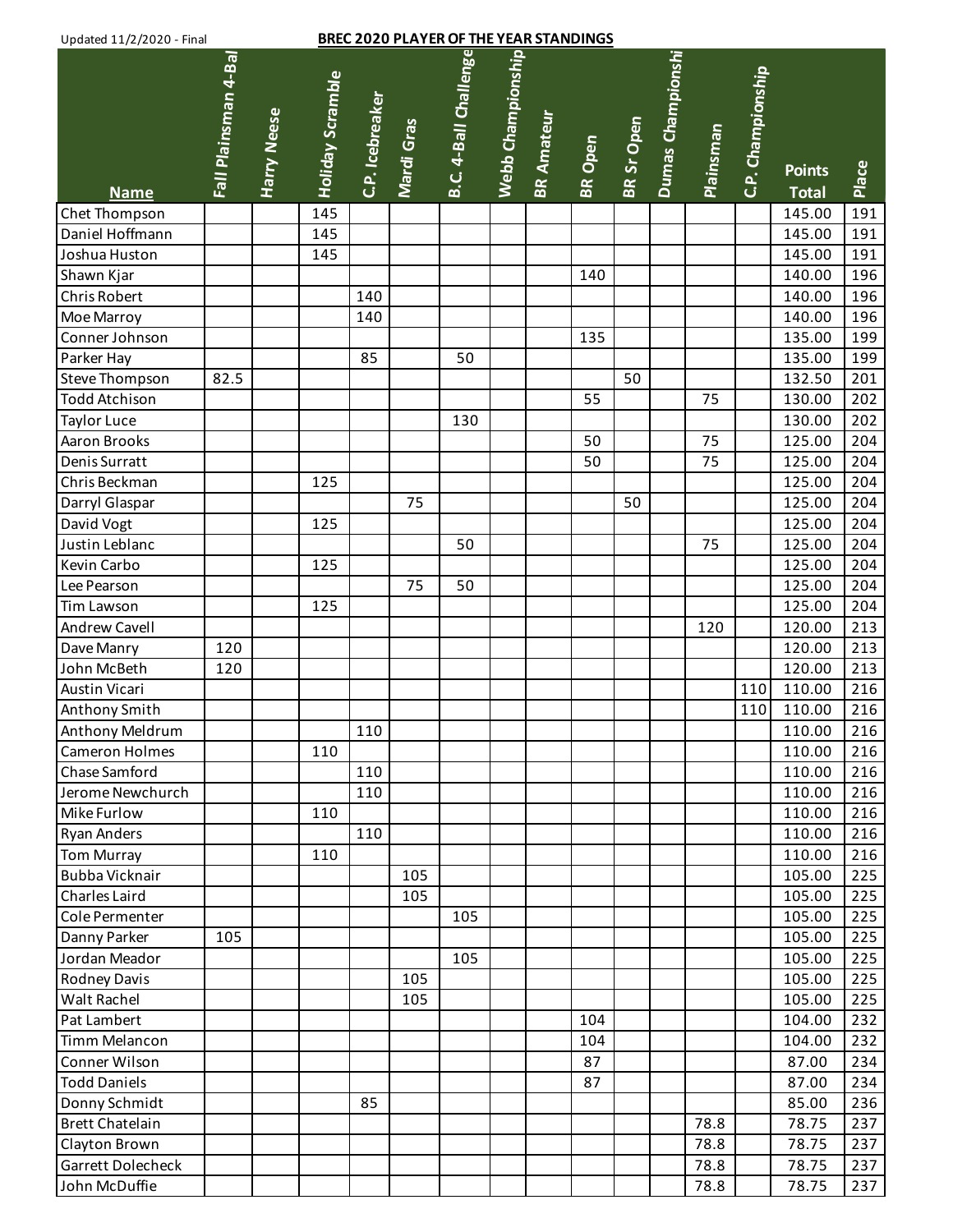| B.C. 4-Ball Challenge<br>Webb Championship<br>Dumas Championshi<br>Fall Plainsman 4-Bal<br>C.P. Championship<br><b>Holiday Scramble</b><br>C.P. Icebreaker<br>Harry Neese<br><b>BR Amateur</b><br>BR Sr Open<br>Mardi Gras<br>Plainsman<br><b>BR</b> Open<br>Place<br><b>Points</b><br><b>Total</b><br><b>Name</b><br>237<br>78.8<br>Mitch Covington<br>78.75<br>78.75<br>237<br>Sam Lavigne<br>78.8<br>Andrew Petillo<br>75<br>75.00<br>243<br><b>Brad Broussard</b><br>75<br>243<br>75.00<br>75<br>75.00<br>243<br><b>Brad Cutrer</b><br><b>Brandon Brouillette</b><br>75<br>243<br>75.00<br>75<br><b>Brock Triche</b><br>75.00<br>243<br>75<br>Caz Bernhard<br>75.00<br>243<br>Christopher David<br>75<br>75.00<br>243<br>75<br>75.00<br>243<br>Clay Pinson<br>75<br>75.00<br>243<br><b>Craig Rose</b><br>Gail Sanchez<br>75<br>75.00<br>243<br>75<br>243<br>Guy Hymel<br>75.00<br>75<br>James Dutscke<br>243<br>75.00<br>75<br>243<br>Jordan Hollingsworth<br>75.00<br>Kyle Wells<br>75<br>75.00<br>243<br><b>Ronald Diez</b><br>75<br>75.00<br>243<br><b>Tanner Marriott</b><br>75<br>75.00<br>243<br>75<br>75.00<br>243<br>Thomas Mayeaux<br>75<br>75.00<br><b>Adam Burns</b><br>243<br><b>BJ Taillon</b><br>75<br>75.00<br>243<br><b>Blake Posey</b><br>75.00<br>243<br>75<br><b>Brett Hughes</b><br>75.00<br>243<br>75<br><b>Buddy Wicker</b><br>75<br>75.00<br>243<br>75<br>Cameron Genry<br>75.00<br>243<br>243<br>Chad Garon<br>75<br>75.00<br>Chad Hurt<br>75<br>75.00<br>243<br>75<br>Chris Jenkins<br>75.00<br>243<br>75<br>Claude Thomson<br>75.00<br>243<br>75.00<br>Danny Garon<br>243<br>75<br>75<br>Derrick Toussant<br>75.00<br>243<br>75<br>75.00<br>Doran Drummond<br>243<br>Doug Drummond<br>75<br>75.00<br>243<br>75.00<br>Duane Gram<br>75<br>243<br>75.00<br>Ernie Hartenstiene<br>75<br>243<br>Felipe Del Solar<br>75<br>75.00<br>243<br>Gayle Sanchez<br>75<br>75.00<br>243<br>Jeff Powell<br>75<br>75.00<br>243<br>Jim Adams<br>75<br>75.00<br>243<br>Jimmy Williams<br>75<br>75.00<br>243<br>John Melenderez<br>75<br>75.00<br>243<br>Jonah Pitre<br>75<br>75.00<br>243<br>75<br>Josh McBeth<br>75.00<br>243<br>Justin Hernandez<br>75<br>75.00<br>243<br>Keith Albert<br>75<br>75.00<br>243<br>Ken Miller<br>75.00<br>75<br>243<br>Kenny Abboud<br>75<br>75.00<br>243 | Updated 11/2/2020 - Final |  |  | <b>BREC 2020 PLAYER OF THE YEAR STANDINGS</b> |  |  |    |       |     |
|------------------------------------------------------------------------------------------------------------------------------------------------------------------------------------------------------------------------------------------------------------------------------------------------------------------------------------------------------------------------------------------------------------------------------------------------------------------------------------------------------------------------------------------------------------------------------------------------------------------------------------------------------------------------------------------------------------------------------------------------------------------------------------------------------------------------------------------------------------------------------------------------------------------------------------------------------------------------------------------------------------------------------------------------------------------------------------------------------------------------------------------------------------------------------------------------------------------------------------------------------------------------------------------------------------------------------------------------------------------------------------------------------------------------------------------------------------------------------------------------------------------------------------------------------------------------------------------------------------------------------------------------------------------------------------------------------------------------------------------------------------------------------------------------------------------------------------------------------------------------------------------------------------------------------------------------------------------------------------------------------------------------------------------------------------------------------------------------------------------------------------------------------------------------------------------------------------------------------------------------------------------------------------------------------|---------------------------|--|--|-----------------------------------------------|--|--|----|-------|-----|
|                                                                                                                                                                                                                                                                                                                                                                                                                                                                                                                                                                                                                                                                                                                                                                                                                                                                                                                                                                                                                                                                                                                                                                                                                                                                                                                                                                                                                                                                                                                                                                                                                                                                                                                                                                                                                                                                                                                                                                                                                                                                                                                                                                                                                                                                                                      |                           |  |  |                                               |  |  |    |       |     |
|                                                                                                                                                                                                                                                                                                                                                                                                                                                                                                                                                                                                                                                                                                                                                                                                                                                                                                                                                                                                                                                                                                                                                                                                                                                                                                                                                                                                                                                                                                                                                                                                                                                                                                                                                                                                                                                                                                                                                                                                                                                                                                                                                                                                                                                                                                      |                           |  |  |                                               |  |  |    |       |     |
|                                                                                                                                                                                                                                                                                                                                                                                                                                                                                                                                                                                                                                                                                                                                                                                                                                                                                                                                                                                                                                                                                                                                                                                                                                                                                                                                                                                                                                                                                                                                                                                                                                                                                                                                                                                                                                                                                                                                                                                                                                                                                                                                                                                                                                                                                                      |                           |  |  |                                               |  |  |    |       |     |
|                                                                                                                                                                                                                                                                                                                                                                                                                                                                                                                                                                                                                                                                                                                                                                                                                                                                                                                                                                                                                                                                                                                                                                                                                                                                                                                                                                                                                                                                                                                                                                                                                                                                                                                                                                                                                                                                                                                                                                                                                                                                                                                                                                                                                                                                                                      |                           |  |  |                                               |  |  |    |       |     |
|                                                                                                                                                                                                                                                                                                                                                                                                                                                                                                                                                                                                                                                                                                                                                                                                                                                                                                                                                                                                                                                                                                                                                                                                                                                                                                                                                                                                                                                                                                                                                                                                                                                                                                                                                                                                                                                                                                                                                                                                                                                                                                                                                                                                                                                                                                      |                           |  |  |                                               |  |  |    |       |     |
|                                                                                                                                                                                                                                                                                                                                                                                                                                                                                                                                                                                                                                                                                                                                                                                                                                                                                                                                                                                                                                                                                                                                                                                                                                                                                                                                                                                                                                                                                                                                                                                                                                                                                                                                                                                                                                                                                                                                                                                                                                                                                                                                                                                                                                                                                                      |                           |  |  |                                               |  |  |    |       |     |
|                                                                                                                                                                                                                                                                                                                                                                                                                                                                                                                                                                                                                                                                                                                                                                                                                                                                                                                                                                                                                                                                                                                                                                                                                                                                                                                                                                                                                                                                                                                                                                                                                                                                                                                                                                                                                                                                                                                                                                                                                                                                                                                                                                                                                                                                                                      |                           |  |  |                                               |  |  |    |       |     |
|                                                                                                                                                                                                                                                                                                                                                                                                                                                                                                                                                                                                                                                                                                                                                                                                                                                                                                                                                                                                                                                                                                                                                                                                                                                                                                                                                                                                                                                                                                                                                                                                                                                                                                                                                                                                                                                                                                                                                                                                                                                                                                                                                                                                                                                                                                      |                           |  |  |                                               |  |  |    |       |     |
|                                                                                                                                                                                                                                                                                                                                                                                                                                                                                                                                                                                                                                                                                                                                                                                                                                                                                                                                                                                                                                                                                                                                                                                                                                                                                                                                                                                                                                                                                                                                                                                                                                                                                                                                                                                                                                                                                                                                                                                                                                                                                                                                                                                                                                                                                                      |                           |  |  |                                               |  |  |    |       |     |
|                                                                                                                                                                                                                                                                                                                                                                                                                                                                                                                                                                                                                                                                                                                                                                                                                                                                                                                                                                                                                                                                                                                                                                                                                                                                                                                                                                                                                                                                                                                                                                                                                                                                                                                                                                                                                                                                                                                                                                                                                                                                                                                                                                                                                                                                                                      |                           |  |  |                                               |  |  |    |       |     |
|                                                                                                                                                                                                                                                                                                                                                                                                                                                                                                                                                                                                                                                                                                                                                                                                                                                                                                                                                                                                                                                                                                                                                                                                                                                                                                                                                                                                                                                                                                                                                                                                                                                                                                                                                                                                                                                                                                                                                                                                                                                                                                                                                                                                                                                                                                      |                           |  |  |                                               |  |  |    |       |     |
|                                                                                                                                                                                                                                                                                                                                                                                                                                                                                                                                                                                                                                                                                                                                                                                                                                                                                                                                                                                                                                                                                                                                                                                                                                                                                                                                                                                                                                                                                                                                                                                                                                                                                                                                                                                                                                                                                                                                                                                                                                                                                                                                                                                                                                                                                                      |                           |  |  |                                               |  |  |    |       |     |
|                                                                                                                                                                                                                                                                                                                                                                                                                                                                                                                                                                                                                                                                                                                                                                                                                                                                                                                                                                                                                                                                                                                                                                                                                                                                                                                                                                                                                                                                                                                                                                                                                                                                                                                                                                                                                                                                                                                                                                                                                                                                                                                                                                                                                                                                                                      |                           |  |  |                                               |  |  |    |       |     |
|                                                                                                                                                                                                                                                                                                                                                                                                                                                                                                                                                                                                                                                                                                                                                                                                                                                                                                                                                                                                                                                                                                                                                                                                                                                                                                                                                                                                                                                                                                                                                                                                                                                                                                                                                                                                                                                                                                                                                                                                                                                                                                                                                                                                                                                                                                      |                           |  |  |                                               |  |  |    |       |     |
|                                                                                                                                                                                                                                                                                                                                                                                                                                                                                                                                                                                                                                                                                                                                                                                                                                                                                                                                                                                                                                                                                                                                                                                                                                                                                                                                                                                                                                                                                                                                                                                                                                                                                                                                                                                                                                                                                                                                                                                                                                                                                                                                                                                                                                                                                                      |                           |  |  |                                               |  |  |    |       |     |
|                                                                                                                                                                                                                                                                                                                                                                                                                                                                                                                                                                                                                                                                                                                                                                                                                                                                                                                                                                                                                                                                                                                                                                                                                                                                                                                                                                                                                                                                                                                                                                                                                                                                                                                                                                                                                                                                                                                                                                                                                                                                                                                                                                                                                                                                                                      |                           |  |  |                                               |  |  |    |       |     |
|                                                                                                                                                                                                                                                                                                                                                                                                                                                                                                                                                                                                                                                                                                                                                                                                                                                                                                                                                                                                                                                                                                                                                                                                                                                                                                                                                                                                                                                                                                                                                                                                                                                                                                                                                                                                                                                                                                                                                                                                                                                                                                                                                                                                                                                                                                      |                           |  |  |                                               |  |  |    |       |     |
|                                                                                                                                                                                                                                                                                                                                                                                                                                                                                                                                                                                                                                                                                                                                                                                                                                                                                                                                                                                                                                                                                                                                                                                                                                                                                                                                                                                                                                                                                                                                                                                                                                                                                                                                                                                                                                                                                                                                                                                                                                                                                                                                                                                                                                                                                                      |                           |  |  |                                               |  |  |    |       |     |
|                                                                                                                                                                                                                                                                                                                                                                                                                                                                                                                                                                                                                                                                                                                                                                                                                                                                                                                                                                                                                                                                                                                                                                                                                                                                                                                                                                                                                                                                                                                                                                                                                                                                                                                                                                                                                                                                                                                                                                                                                                                                                                                                                                                                                                                                                                      |                           |  |  |                                               |  |  |    |       |     |
|                                                                                                                                                                                                                                                                                                                                                                                                                                                                                                                                                                                                                                                                                                                                                                                                                                                                                                                                                                                                                                                                                                                                                                                                                                                                                                                                                                                                                                                                                                                                                                                                                                                                                                                                                                                                                                                                                                                                                                                                                                                                                                                                                                                                                                                                                                      |                           |  |  |                                               |  |  |    |       |     |
|                                                                                                                                                                                                                                                                                                                                                                                                                                                                                                                                                                                                                                                                                                                                                                                                                                                                                                                                                                                                                                                                                                                                                                                                                                                                                                                                                                                                                                                                                                                                                                                                                                                                                                                                                                                                                                                                                                                                                                                                                                                                                                                                                                                                                                                                                                      |                           |  |  |                                               |  |  |    |       |     |
|                                                                                                                                                                                                                                                                                                                                                                                                                                                                                                                                                                                                                                                                                                                                                                                                                                                                                                                                                                                                                                                                                                                                                                                                                                                                                                                                                                                                                                                                                                                                                                                                                                                                                                                                                                                                                                                                                                                                                                                                                                                                                                                                                                                                                                                                                                      |                           |  |  |                                               |  |  |    |       |     |
|                                                                                                                                                                                                                                                                                                                                                                                                                                                                                                                                                                                                                                                                                                                                                                                                                                                                                                                                                                                                                                                                                                                                                                                                                                                                                                                                                                                                                                                                                                                                                                                                                                                                                                                                                                                                                                                                                                                                                                                                                                                                                                                                                                                                                                                                                                      |                           |  |  |                                               |  |  |    |       |     |
|                                                                                                                                                                                                                                                                                                                                                                                                                                                                                                                                                                                                                                                                                                                                                                                                                                                                                                                                                                                                                                                                                                                                                                                                                                                                                                                                                                                                                                                                                                                                                                                                                                                                                                                                                                                                                                                                                                                                                                                                                                                                                                                                                                                                                                                                                                      |                           |  |  |                                               |  |  |    |       |     |
|                                                                                                                                                                                                                                                                                                                                                                                                                                                                                                                                                                                                                                                                                                                                                                                                                                                                                                                                                                                                                                                                                                                                                                                                                                                                                                                                                                                                                                                                                                                                                                                                                                                                                                                                                                                                                                                                                                                                                                                                                                                                                                                                                                                                                                                                                                      |                           |  |  |                                               |  |  |    |       |     |
|                                                                                                                                                                                                                                                                                                                                                                                                                                                                                                                                                                                                                                                                                                                                                                                                                                                                                                                                                                                                                                                                                                                                                                                                                                                                                                                                                                                                                                                                                                                                                                                                                                                                                                                                                                                                                                                                                                                                                                                                                                                                                                                                                                                                                                                                                                      |                           |  |  |                                               |  |  |    |       |     |
|                                                                                                                                                                                                                                                                                                                                                                                                                                                                                                                                                                                                                                                                                                                                                                                                                                                                                                                                                                                                                                                                                                                                                                                                                                                                                                                                                                                                                                                                                                                                                                                                                                                                                                                                                                                                                                                                                                                                                                                                                                                                                                                                                                                                                                                                                                      |                           |  |  |                                               |  |  |    |       |     |
|                                                                                                                                                                                                                                                                                                                                                                                                                                                                                                                                                                                                                                                                                                                                                                                                                                                                                                                                                                                                                                                                                                                                                                                                                                                                                                                                                                                                                                                                                                                                                                                                                                                                                                                                                                                                                                                                                                                                                                                                                                                                                                                                                                                                                                                                                                      |                           |  |  |                                               |  |  |    |       |     |
|                                                                                                                                                                                                                                                                                                                                                                                                                                                                                                                                                                                                                                                                                                                                                                                                                                                                                                                                                                                                                                                                                                                                                                                                                                                                                                                                                                                                                                                                                                                                                                                                                                                                                                                                                                                                                                                                                                                                                                                                                                                                                                                                                                                                                                                                                                      |                           |  |  |                                               |  |  |    |       |     |
|                                                                                                                                                                                                                                                                                                                                                                                                                                                                                                                                                                                                                                                                                                                                                                                                                                                                                                                                                                                                                                                                                                                                                                                                                                                                                                                                                                                                                                                                                                                                                                                                                                                                                                                                                                                                                                                                                                                                                                                                                                                                                                                                                                                                                                                                                                      |                           |  |  |                                               |  |  |    |       |     |
|                                                                                                                                                                                                                                                                                                                                                                                                                                                                                                                                                                                                                                                                                                                                                                                                                                                                                                                                                                                                                                                                                                                                                                                                                                                                                                                                                                                                                                                                                                                                                                                                                                                                                                                                                                                                                                                                                                                                                                                                                                                                                                                                                                                                                                                                                                      |                           |  |  |                                               |  |  |    |       |     |
|                                                                                                                                                                                                                                                                                                                                                                                                                                                                                                                                                                                                                                                                                                                                                                                                                                                                                                                                                                                                                                                                                                                                                                                                                                                                                                                                                                                                                                                                                                                                                                                                                                                                                                                                                                                                                                                                                                                                                                                                                                                                                                                                                                                                                                                                                                      |                           |  |  |                                               |  |  |    |       |     |
|                                                                                                                                                                                                                                                                                                                                                                                                                                                                                                                                                                                                                                                                                                                                                                                                                                                                                                                                                                                                                                                                                                                                                                                                                                                                                                                                                                                                                                                                                                                                                                                                                                                                                                                                                                                                                                                                                                                                                                                                                                                                                                                                                                                                                                                                                                      |                           |  |  |                                               |  |  |    |       |     |
|                                                                                                                                                                                                                                                                                                                                                                                                                                                                                                                                                                                                                                                                                                                                                                                                                                                                                                                                                                                                                                                                                                                                                                                                                                                                                                                                                                                                                                                                                                                                                                                                                                                                                                                                                                                                                                                                                                                                                                                                                                                                                                                                                                                                                                                                                                      |                           |  |  |                                               |  |  |    |       |     |
|                                                                                                                                                                                                                                                                                                                                                                                                                                                                                                                                                                                                                                                                                                                                                                                                                                                                                                                                                                                                                                                                                                                                                                                                                                                                                                                                                                                                                                                                                                                                                                                                                                                                                                                                                                                                                                                                                                                                                                                                                                                                                                                                                                                                                                                                                                      |                           |  |  |                                               |  |  |    |       |     |
|                                                                                                                                                                                                                                                                                                                                                                                                                                                                                                                                                                                                                                                                                                                                                                                                                                                                                                                                                                                                                                                                                                                                                                                                                                                                                                                                                                                                                                                                                                                                                                                                                                                                                                                                                                                                                                                                                                                                                                                                                                                                                                                                                                                                                                                                                                      |                           |  |  |                                               |  |  |    |       |     |
|                                                                                                                                                                                                                                                                                                                                                                                                                                                                                                                                                                                                                                                                                                                                                                                                                                                                                                                                                                                                                                                                                                                                                                                                                                                                                                                                                                                                                                                                                                                                                                                                                                                                                                                                                                                                                                                                                                                                                                                                                                                                                                                                                                                                                                                                                                      |                           |  |  |                                               |  |  |    |       |     |
|                                                                                                                                                                                                                                                                                                                                                                                                                                                                                                                                                                                                                                                                                                                                                                                                                                                                                                                                                                                                                                                                                                                                                                                                                                                                                                                                                                                                                                                                                                                                                                                                                                                                                                                                                                                                                                                                                                                                                                                                                                                                                                                                                                                                                                                                                                      |                           |  |  |                                               |  |  |    |       |     |
|                                                                                                                                                                                                                                                                                                                                                                                                                                                                                                                                                                                                                                                                                                                                                                                                                                                                                                                                                                                                                                                                                                                                                                                                                                                                                                                                                                                                                                                                                                                                                                                                                                                                                                                                                                                                                                                                                                                                                                                                                                                                                                                                                                                                                                                                                                      |                           |  |  |                                               |  |  |    |       |     |
|                                                                                                                                                                                                                                                                                                                                                                                                                                                                                                                                                                                                                                                                                                                                                                                                                                                                                                                                                                                                                                                                                                                                                                                                                                                                                                                                                                                                                                                                                                                                                                                                                                                                                                                                                                                                                                                                                                                                                                                                                                                                                                                                                                                                                                                                                                      |                           |  |  |                                               |  |  |    |       |     |
|                                                                                                                                                                                                                                                                                                                                                                                                                                                                                                                                                                                                                                                                                                                                                                                                                                                                                                                                                                                                                                                                                                                                                                                                                                                                                                                                                                                                                                                                                                                                                                                                                                                                                                                                                                                                                                                                                                                                                                                                                                                                                                                                                                                                                                                                                                      |                           |  |  |                                               |  |  |    |       |     |
|                                                                                                                                                                                                                                                                                                                                                                                                                                                                                                                                                                                                                                                                                                                                                                                                                                                                                                                                                                                                                                                                                                                                                                                                                                                                                                                                                                                                                                                                                                                                                                                                                                                                                                                                                                                                                                                                                                                                                                                                                                                                                                                                                                                                                                                                                                      |                           |  |  |                                               |  |  |    |       |     |
|                                                                                                                                                                                                                                                                                                                                                                                                                                                                                                                                                                                                                                                                                                                                                                                                                                                                                                                                                                                                                                                                                                                                                                                                                                                                                                                                                                                                                                                                                                                                                                                                                                                                                                                                                                                                                                                                                                                                                                                                                                                                                                                                                                                                                                                                                                      |                           |  |  |                                               |  |  |    |       |     |
|                                                                                                                                                                                                                                                                                                                                                                                                                                                                                                                                                                                                                                                                                                                                                                                                                                                                                                                                                                                                                                                                                                                                                                                                                                                                                                                                                                                                                                                                                                                                                                                                                                                                                                                                                                                                                                                                                                                                                                                                                                                                                                                                                                                                                                                                                                      |                           |  |  |                                               |  |  |    |       |     |
|                                                                                                                                                                                                                                                                                                                                                                                                                                                                                                                                                                                                                                                                                                                                                                                                                                                                                                                                                                                                                                                                                                                                                                                                                                                                                                                                                                                                                                                                                                                                                                                                                                                                                                                                                                                                                                                                                                                                                                                                                                                                                                                                                                                                                                                                                                      |                           |  |  |                                               |  |  |    |       |     |
|                                                                                                                                                                                                                                                                                                                                                                                                                                                                                                                                                                                                                                                                                                                                                                                                                                                                                                                                                                                                                                                                                                                                                                                                                                                                                                                                                                                                                                                                                                                                                                                                                                                                                                                                                                                                                                                                                                                                                                                                                                                                                                                                                                                                                                                                                                      |                           |  |  |                                               |  |  |    |       |     |
|                                                                                                                                                                                                                                                                                                                                                                                                                                                                                                                                                                                                                                                                                                                                                                                                                                                                                                                                                                                                                                                                                                                                                                                                                                                                                                                                                                                                                                                                                                                                                                                                                                                                                                                                                                                                                                                                                                                                                                                                                                                                                                                                                                                                                                                                                                      |                           |  |  |                                               |  |  |    |       |     |
|                                                                                                                                                                                                                                                                                                                                                                                                                                                                                                                                                                                                                                                                                                                                                                                                                                                                                                                                                                                                                                                                                                                                                                                                                                                                                                                                                                                                                                                                                                                                                                                                                                                                                                                                                                                                                                                                                                                                                                                                                                                                                                                                                                                                                                                                                                      |                           |  |  |                                               |  |  |    |       |     |
|                                                                                                                                                                                                                                                                                                                                                                                                                                                                                                                                                                                                                                                                                                                                                                                                                                                                                                                                                                                                                                                                                                                                                                                                                                                                                                                                                                                                                                                                                                                                                                                                                                                                                                                                                                                                                                                                                                                                                                                                                                                                                                                                                                                                                                                                                                      | Larry Germany             |  |  |                                               |  |  | 75 | 75.00 | 243 |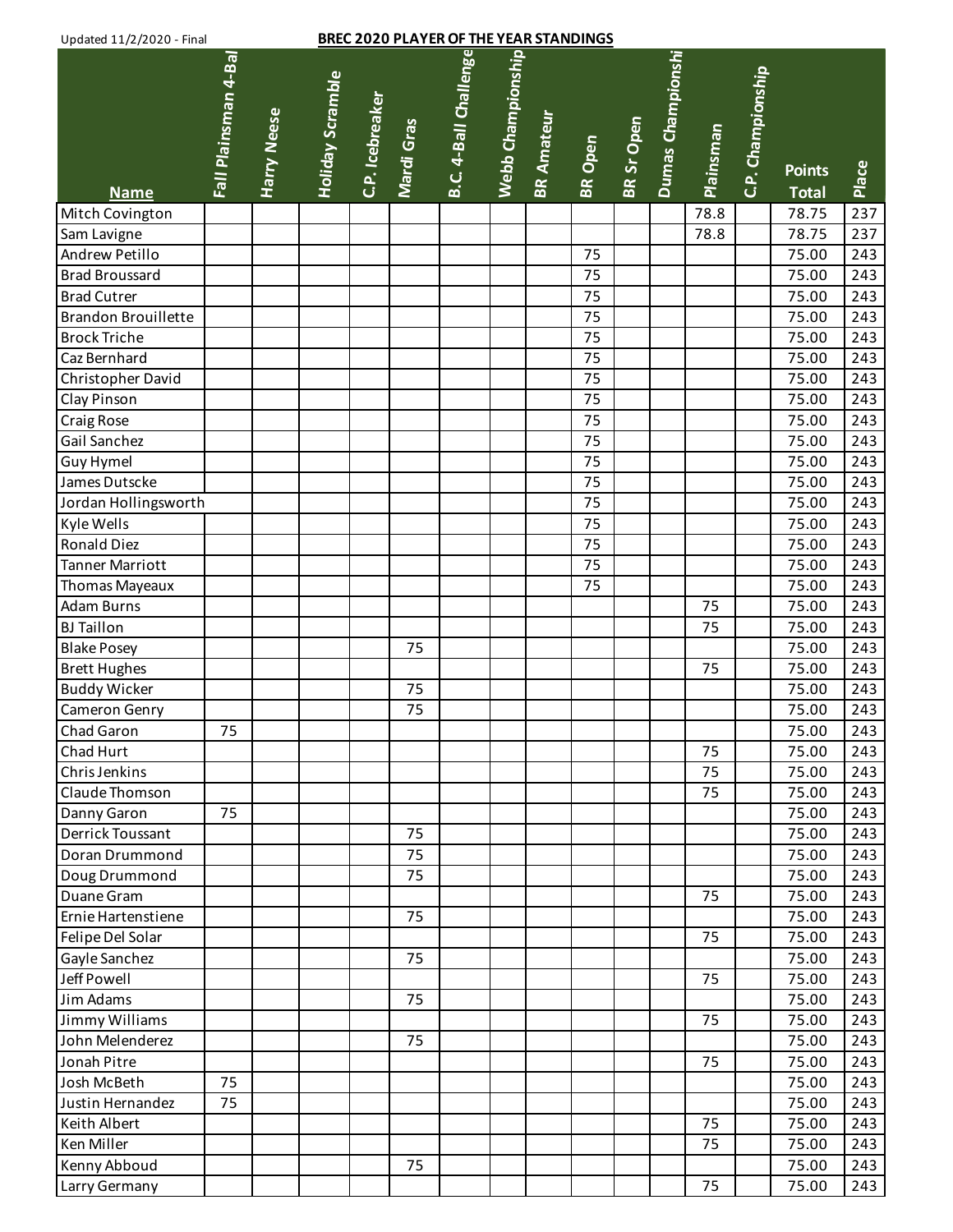| Updated 11/2/2020 - Final |                      |             |                         |                 |            | <b>BREC 2020 PLAYER OF THE YEAR STANDINGS</b> |                   |                   |                |            |                   |                  |                   |                               |       |
|---------------------------|----------------------|-------------|-------------------------|-----------------|------------|-----------------------------------------------|-------------------|-------------------|----------------|------------|-------------------|------------------|-------------------|-------------------------------|-------|
| <b>Name</b>               | Fall Plainsman 4-Bal | Harry Neese | <b>Holiday Scramble</b> | C.P. Icebreaker | Mardi Gras | B.C. 4-Ball Challenge                         | Webb Championship | <b>BR Amateur</b> | <b>BR</b> Open | BR Sr Open | Dumas Championshi | <b>Plainsman</b> | C.P. Championship | <b>Points</b><br><b>Total</b> | Place |
| Lew Ward                  |                      |             |                         |                 |            |                                               |                   |                   |                |            |                   | 75               |                   | 75.00                         | 243   |
| Mark Bridges              |                      |             |                         |                 |            |                                               |                   |                   |                |            |                   | 75               |                   | 75.00                         | 243   |
| Matt Bouton               |                      |             |                         |                 | 75         |                                               |                   |                   |                |            |                   |                  |                   | 75.00                         | 243   |
| Matthew Crapazano         |                      |             |                         |                 |            |                                               |                   |                   |                |            |                   | 75               |                   | 75.00                         | 243   |
| Micah Major               |                      |             |                         |                 |            |                                               |                   |                   |                |            |                   | 75               |                   | 75.00                         | 243   |
| Michael Mix               |                      |             |                         |                 |            |                                               |                   |                   |                |            |                   | 75               |                   | 75.00                         | 243   |
| Mike Boies                |                      |             |                         |                 | 75         |                                               |                   |                   |                |            |                   |                  |                   | 75.00                         | 243   |
| Mike Waguespack           |                      |             |                         |                 |            |                                               |                   |                   |                |            |                   | 75               |                   | 75.00                         | 243   |
| Myles Buuck               |                      |             |                         |                 | 75         |                                               |                   |                   |                |            |                   |                  |                   | 75.00                         | 243   |
| <b>Nick Brooks</b>        |                      |             |                         |                 |            |                                               |                   |                   |                |            |                   | 75               |                   | 75.00                         | 243   |
| Paul Landry               |                      |             |                         |                 | 75         |                                               |                   |                   |                |            |                   |                  |                   | 75.00                         | 243   |
| Peter Bowlin              |                      |             |                         |                 |            |                                               |                   |                   |                |            |                   | 75               |                   | 75.00                         | 243   |
| Roy Hill                  |                      |             |                         |                 | 75         |                                               |                   |                   |                |            |                   |                  |                   | 75.00                         | 243   |
| Ryan Kyle                 | 75                   |             |                         |                 |            |                                               |                   |                   |                |            |                   |                  |                   | 75.00                         | 243   |
| <b>Steve Patton</b>       | 75                   |             |                         |                 |            |                                               |                   |                   |                |            |                   |                  |                   | 75.00                         | 243   |
| Tony Fatta                |                      |             |                         |                 | 75         |                                               |                   |                   |                |            |                   |                  |                   | 75.00                         | 243   |
| <b>Tyler Fontenot</b>     |                      |             |                         |                 | 75         |                                               |                   |                   |                |            |                   |                  |                   | 75.00                         | 243   |
| Wade Simmons              |                      |             |                         |                 |            |                                               |                   |                   |                |            |                   | 75               |                   | 75.00                         | 243   |
| William Wilton            |                      |             |                         |                 | 75         |                                               |                   |                   |                |            |                   |                  |                   | 75.00                         | 243   |
| Houston Keppinger         |                      |             |                         |                 |            | 70                                            |                   |                   |                |            |                   |                  |                   | 70.00                         | 308   |
| Shane Pantosa             |                      |             |                         |                 |            | 70                                            |                   |                   |                |            |                   |                  |                   | 70.00                         | 308   |
| William Handjis           |                      |             |                         |                 |            |                                               | 70                |                   |                |            |                   |                  |                   | 70.00                         | 308   |
| Kevin Reed                |                      |             |                         | 60              |            |                                               |                   |                   |                |            |                   |                  |                   | 60.00                         | 311   |
| Scott Sagely              |                      |             |                         | 60              |            |                                               |                   |                   |                |            |                   |                  |                   | 60.00                         | 311   |
| <b>Troy Lewis</b>         |                      |             |                         | 60              |            |                                               |                   |                   |                |            |                   |                  |                   | 60.00                         | 311   |
| Vinnie Nagaratto          |                      |             |                         | 60              |            |                                               |                   |                   |                |            |                   |                  |                   | 60.00                         | 311   |
| <b>Bruce Eichler</b>      |                      |             |                         |                 |            |                                               |                   |                   | 55             |            |                   |                  |                   | 55.00                         | 315   |
| <b>Bill Stoiber</b>       |                      |             |                         |                 |            |                                               |                   |                   | 50             |            |                   |                  |                   | 50.00                         | 316   |
| <b>Bruce Sanders</b>      |                      |             |                         |                 |            |                                               |                   |                   | 50             |            |                   |                  |                   | 50.00                         | 316   |
| <b>Eddie Smith</b>        |                      |             |                         |                 |            |                                               |                   |                   | 50             |            |                   |                  |                   | 50.00                         | 316   |
| John Lauve                |                      |             |                         |                 |            |                                               |                   |                   | 50             |            |                   |                  |                   | 50.00                         | 316   |
| Kenneth Smith             |                      |             |                         |                 |            |                                               |                   |                   | 50             |            |                   |                  |                   | 50.00                         | 316   |
| Kenny Becnel              |                      |             |                         |                 |            |                                               |                   |                   | 50             |            |                   |                  |                   | 50.00                         | 316   |
| Mitch Camp                |                      |             |                         |                 |            |                                               |                   |                   | 50             |            |                   |                  |                   | 50.00                         | 316   |
| Nick Jungina              |                      |             |                         |                 |            |                                               |                   |                   | 50             |            |                   |                  |                   | 50.00                         | 316   |
| Paul Patriarco            |                      |             |                         |                 |            |                                               |                   |                   | 50             |            |                   |                  |                   | 50.00                         | 316   |
| Randy Indovina            |                      |             |                         |                 |            |                                               |                   |                   | 50             |            |                   |                  |                   | 50.00                         | 316   |
| <b>Rick Davis</b>         |                      |             |                         |                 |            |                                               |                   |                   | 50             |            |                   |                  |                   | 50.00                         | 316   |
| Scott Weaver              |                      |             |                         |                 |            |                                               |                   |                   | 50             |            |                   |                  |                   | 50.00                         | 316   |
| Aaron Hyder               |                      |             |                         |                 |            |                                               | 50                |                   |                |            |                   |                  |                   | 50.00                         | 316   |
| Allen Thornton            |                      |             |                         | 50              |            |                                               |                   |                   |                |            |                   |                  |                   | 50.00                         | 316   |
| <b>Barry Landry</b>       |                      |             |                         |                 |            |                                               | 50                |                   |                |            |                   |                  |                   | 50.00                         | 316   |
| <b>Bred Schaeffer</b>     |                      |             |                         |                 |            | 50                                            |                   |                   |                |            |                   |                  |                   | 50.00                         | 316   |
| Chris Etheridge           |                      |             |                         |                 |            | 50                                            |                   |                   |                |            |                   |                  |                   | 50.00                         | 316   |
| Daniel Mills              |                      |             |                         |                 |            | 50                                            |                   |                   |                |            |                   |                  |                   | 50.00                         | 316   |
| Daron Ourso               |                      |             |                         | 50              |            |                                               |                   |                   |                |            |                   |                  |                   | 50.00                         | 316   |
| David Haile               |                      |             |                         |                 |            |                                               | 50                |                   |                |            |                   |                  |                   | 50.00                         | 316   |
| Greg Kennedy              |                      |             |                         |                 |            |                                               | 50                |                   |                |            |                   |                  |                   | 50.00                         | 316   |